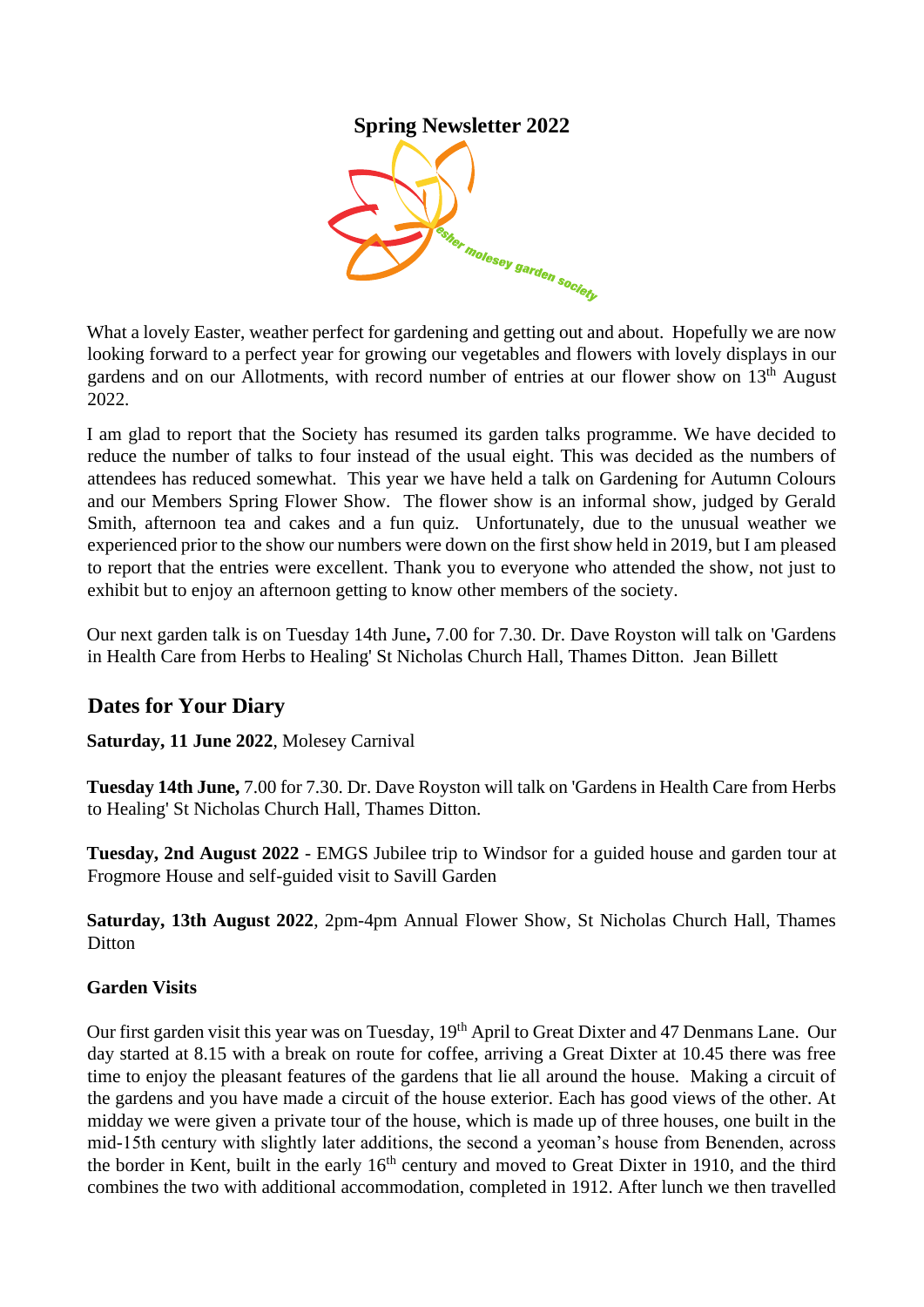onto 47 Denmans Lane a private garden open under the Nation Gardens Scheme. Featured in Sussex Life, this wonderful garden in the centre of Lindfield, stretches to over an ace. It has ponds, sinuous lawns, roses, herbaceous borders, rhododendrons, parterre, 20ft Solardome, propagation greenhouse, fruit and cutting gardens. A beautiful garden to wander around and enjoy afternoon tea with our hosts.

Our next garden visit, one not to be missed is a special Jubilee Day on 2<sup>nd</sup> August to Frogmore House and Gardens and Saville Gardens (information about this visit and booking form later in this newsletter).

### **Molesey Carnival, Saturday, 11th June 2022**

Our main fundraising event is the Molesey Carnival where we have a garden stall. This is where we need your help. If you have been dividing your perennial plants, or have a surplus of plants grown from seed and don't know what to do with them, please pot them up, label them and bring them to the carnival or contact Jean Billett 01372 465961 or Tony Speller 02083981774 for collection. Also, you may be aware that Tony Speller, our treasurer purchases plug plants which are sold at the trading hut for members to buy. We also grow on a number of these plug plants for sale at the Carnival. Again, this is where we need your help to nurture and grow on these plants, therefore if you can help with growing on a few of the plants (pots and compost supplied) we would be grateful. Please contact Tony Speller 02082981774 or email tony\_speller@hotmail.co.uk to offer your help. Last but not least, help on the day of the carnival would be much appreciated, setting up the stall in the morning from 8.30, selling the plants (you do not have to spend the whole day but a couple of hours would be great), dismantling the stall at the end of the day. I can assure you, you will enjoy the day, if only for a couple of hours. For more information or to volunteer your help please contact Jean Billett 01372 465961 or email jean.billett@ntlworld.com.

### **Jubilee trip to Frogmore House and Savill Garden 2nd August 2022**

We have been lucky to secure limited access tickets to enjoy a special day out this summer which combines a guided tour of Frogmore House, a guided Frogmore Garden walk and then the afternoon on our own at The Savill Garden. Certainly, a memorable way for our society to celebrate the Queen's Platinum Jubilee. To complete the day, and as an optional extra, we've pre-booked a small number of places for an afternoon Cream Tea at the highly acclaimed Savill Garden

Frogmore House has been a royal retreat since it was purchased by Queen Charlotte in 1790. Queen Charlotte and her daughters' passions for art and botany are reflected throughout the interiors, particularly in the beautiful Mary Moser Room, decorated to resemble a shady garden alcove open to the skies. The Duchess of Kent lived at Frogmore House for almost 20 years, and her daughter, Queen Victoria, visited the house regularly during her long widowhood. The tour of the house ends in the Britannia Room, furnished with items from the Royal Yacht Britannia arranged at Frogmore by His Royal Highness the Duke of Edinburgh.

The visit continues with a guided walk around the 35-acre garden, first laid out for Queen Charlotte in the 1790s. The design and planting scheme of the garden today incorporates additions made under the direction of Queen Victoria and Queen Mary, as well as several trees and shrubs added to mark Her Majesty, The Queen's Silver Jubilee in 1977. The route encompasses views of the lake, Queen Victoria's Tea House, the Gothic Ruin and the Royal Mausoleum, the final resting place of Queen Victoria and Prince Albert. Please note that the tour of the garden includes the external areas of the Royal Mausoleum, Tea House and Gothic Ruin, but not the inside.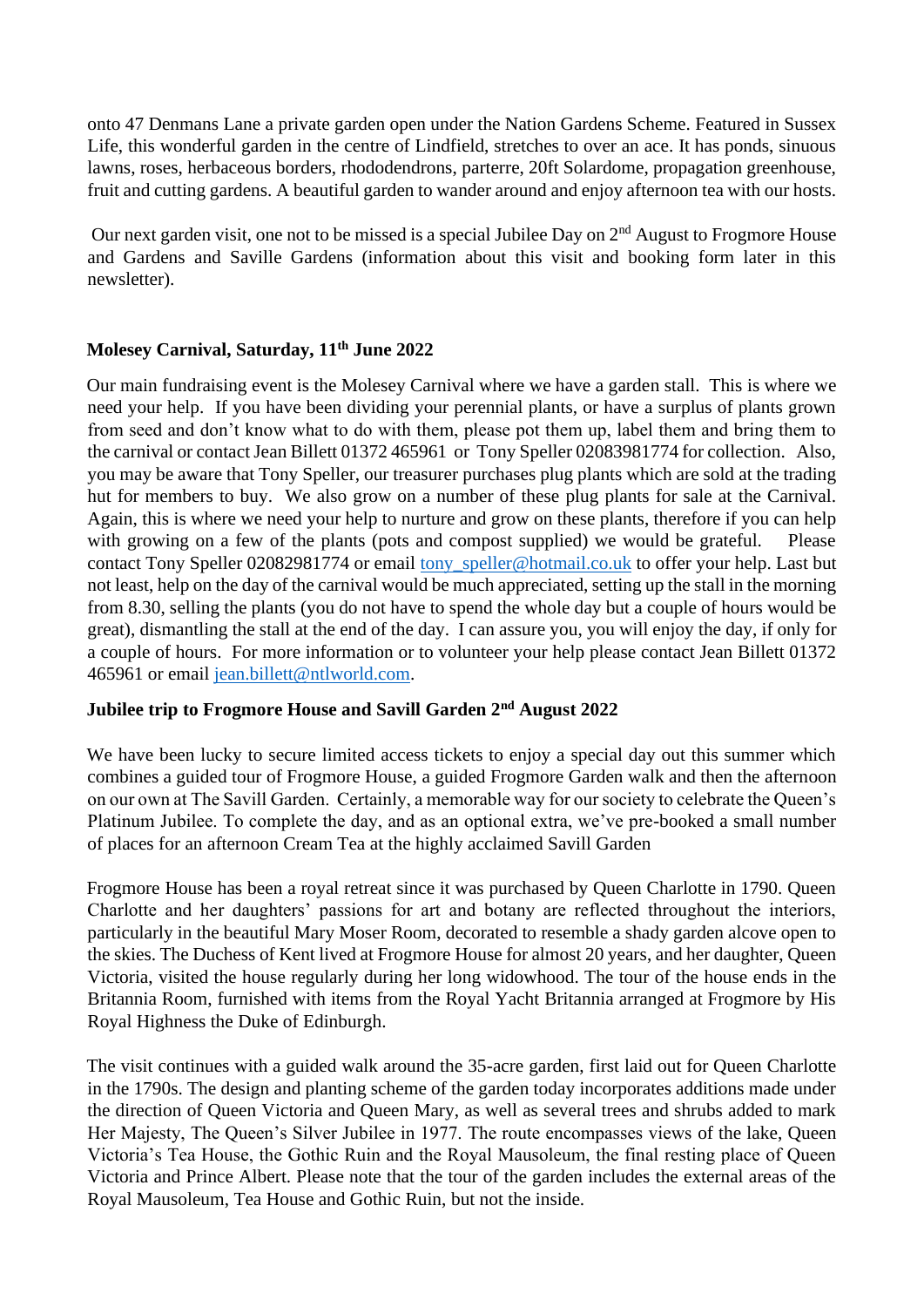Since its creation in the 1930s, The Savill Garden has been an inspiration for all. This natural haven of beautifully designed gardens and woodland can be enjoyed by everyone. The 35 acres of interconnected gardens include the Hidden Gardens, the Summer Gardens, the New Zealand Garden and the Summer Wood, and in August we can look forward to a stunning display of roses. We'll also be able to enjoy the award-winning Savill Building, which serves as a visitor centre for The Savill Garden and wider Great Park. It was opened in 2006 by H.R.H. the Duke of Edinburgh, Ranger of Windsor Great Park for almost 70 years.

Its undulating oak roof has been shaped to look like a rippling leaf, and blends seamlessly with the tall mature oak trees surrounding its perimeter. Inside, there are endless opportunities for browsing, shopping, and for lunch and tea.

The cost for the day including all entries, coach travel and a tip for the driver is £64 per member. Lunch can be bought at the café, coffee stop or restaurant at the Savill Garden.

If you'd like to book an afternoon cream tea in the visitor centre restaurant, the cost is £6.75 per person. We need a minimum of 10 teas to confirm our booking for the teas.

Friends and non-members are welcome at an additional cost of £5 to cover insurance for the trip and 1 year's membership of EMGS. Booking form is attached to this newsletter or can be downloaded from our website [www.emgs.co.uk](http://www.emgs.co.uk/)

## FLOWER OF THE MONTH THE TULIP



What more could we ask for? Planted October/November: sunny site: reasonably free draining soil: depth the same as the height of the bulb – and we will have spring flowers for years to come in gold, oranges, reds, whites, purples even black: doubles or singles, lily-shaped or orb-like, plain coloured or sumptuously flared, some even scented: virtually pest free and the price? As little as £1.99 or up to £31.00!

### **Flower Show 13th August 2022**

After a successful flower show in 2021 at very short notice we are looking to 2022 for a show that will exceed all previous years' entries. The show committee have added new classes for this year's show and the new show schedule and rules are available to download on our website. We will as usual send out the schedule, rules, entry form and helpers forms via email.